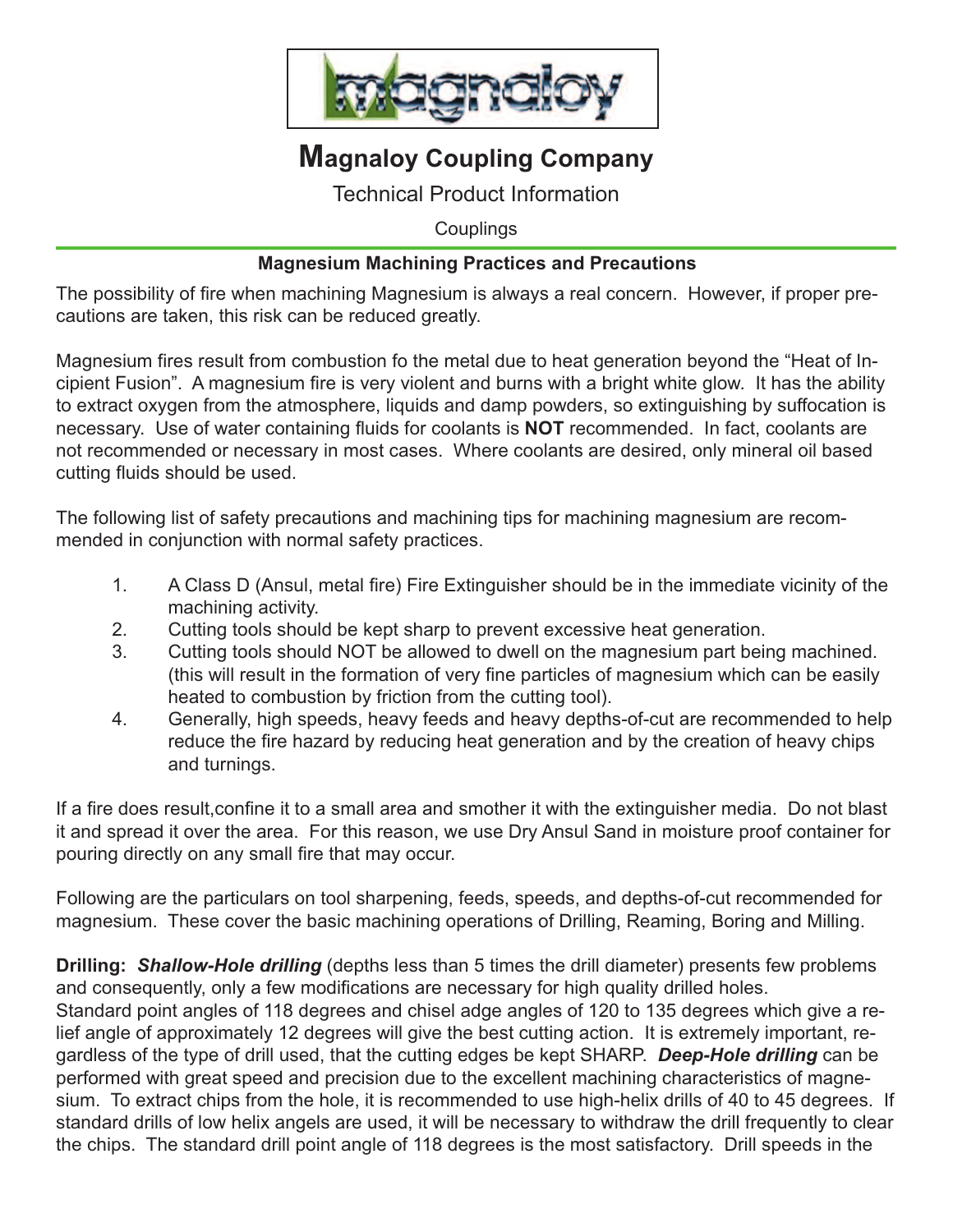

# **Magnaloy Coupling Company**

Technical Product Information

**Couplings** 

### **Magnesium Machining Practices and Precautions** *(continued)*

range of 75 to 400 surface feet per minute are satisfactory and higher speeds can be used. The feeds used in drilling magnesium should be heavier that those for other metals to ensure proper chip formation. Small drills work best with light feeds, as they give slightly coiled or ribbon-like chips which feed out through the drill flutes without jamming. Heavier fees should be used on large drills to prevent jamming of the chips. Some recommended feeds for a few drill diameters are:

| <b>Speeds and Feeds for Dilling Magnesium</b> |              |                      |                   |  |  |  |
|-----------------------------------------------|--------------|----------------------|-------------------|--|--|--|
| <b>Drill Diameter</b>                         | <b>Speed</b> | Feed (IPR)           |                   |  |  |  |
| (Inches)                                      | (FPM)        | <b>Shallow Holes</b> | <b>Deep Holes</b> |  |  |  |
| 1/4                                           | 300          | .004 to .030         | $.004$ to $.008$  |  |  |  |
| 1/2                                           | to           | .015 to.040          | .012 to .020      |  |  |  |
|                                               | 2,000        | .020 to .050         | .015 to .030      |  |  |  |

**Reaming:** Reams for magnesium should have fewer flutes than normal for best results. *Under 1 inch diameter:* four flutes and *Over 1 inch diameter:* six flutes are best. Reaming feeds used for brass and steel work satisfactorily on magnesium. A definite cut (approx. 1/32 inch on the diameter) should be taken to prevent compression of the metal resulting in undersized holes and poor surface finish. Cutting speeds commonly used in commercial practice vary from 100 to 400 feet per minute. High cutting speeds and medium feeds give the best finish and most accurate holes. The following table gives some recommended ream characteristics for use with magnesium.

| <b>Reamer Characteristic</b> | <b>Recommendation</b>        |  |  |
|------------------------------|------------------------------|--|--|
| <b>Helix Angle</b>           | $\overline{0}$ to 10 degrees |  |  |
| Rake Angle                   | 5 to 8 degrees               |  |  |
| <b>Relief Angle</b>          | 4 to 7 degrees               |  |  |
| Clearance                    | 15 to 20 degrees             |  |  |
| Margin                       | .010 to .025 inch            |  |  |
| <b>Flutes</b>                | $4$ to 6                     |  |  |

**Boring and Turning:** Lathe set-ups, with due consideration of the more careful chucking pressures for magnesiumand a slight difference in tool design, are similar to those used for brass or steel. It is important in all types of lather tools that the relief angles be sufficiently larger to eliminate rubbing of the tool flanks. Rake angles may vary considerabley, but best results are obtained on high-speed steel tools with side and back rake angles of 0 to 15 degrees. Carbide tipped tools should have slightly smaller rake angles to provide more support for the cutting edge. A wide range of cutting speeds, feeds and depths-of-cut are possible in turning and boring of magnesium. Depths-of-cut as high as .50 inch and feeds from .003 to .005 inch per revolution can be used. The depth-of-cut, of course, depends upon the amount of stock to be removed, but for all practical purposes, any depth of cut can be taken, providing the work is of sufficient size and is properly secured. Heavy feeds